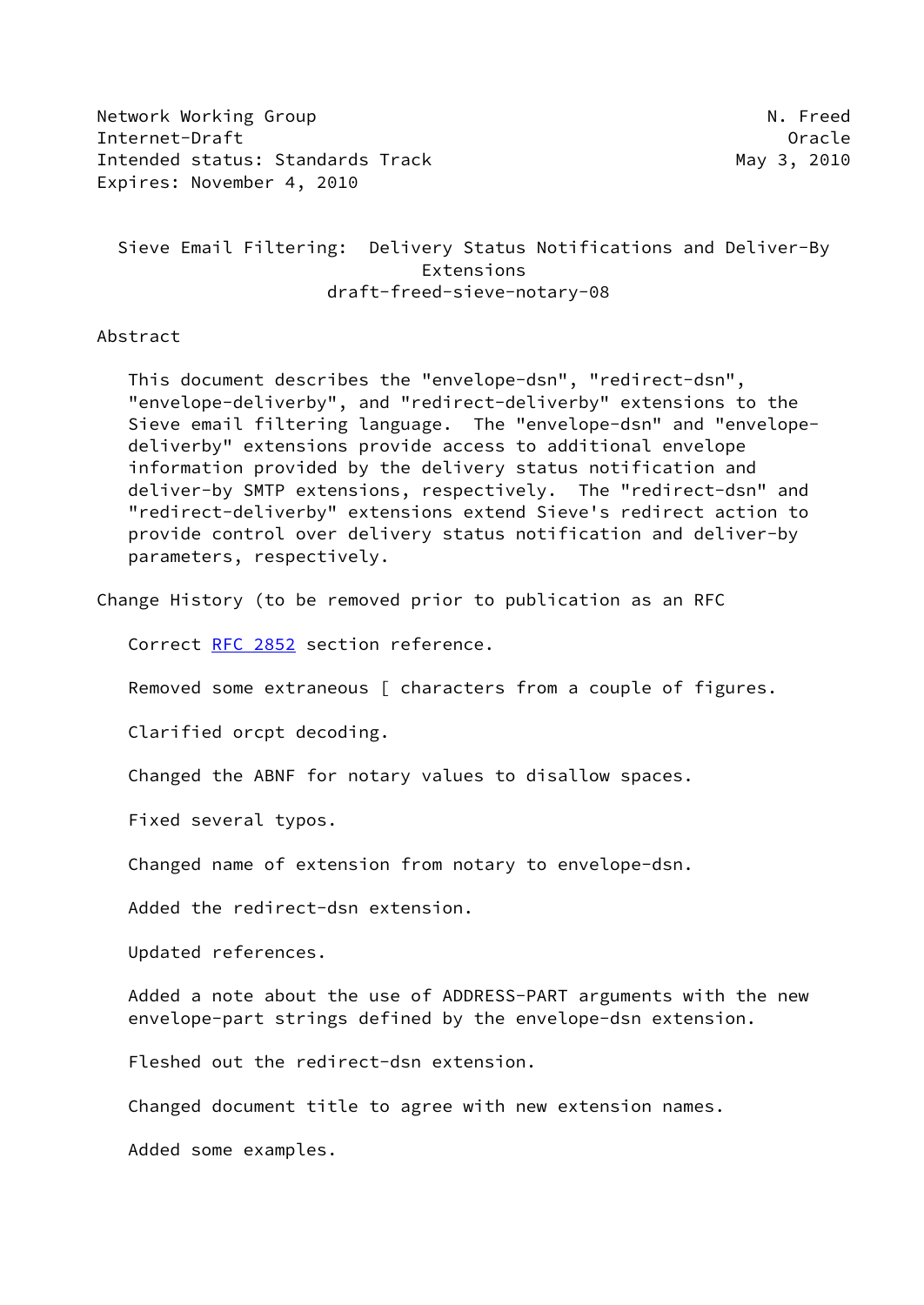# Internet-Draft Sieve DSN and Deliver-By Extensions May 2010

Fixed more typos.

 Changed dsn-envelope and dsn-redirect to envelope-dsn and redirect dsn, respectively.

Added a redirect-dsn example.

Added the two deliver-by extensions.

Added requirements text regarding envelope sender address selection.

Added various clarifications about negative by-time values.

 Added a pointer to the conventions section to where Sieve errors are discussed.

Clearified test failure text in both envelope extensions.

 Addeed the ability to deal with by-times as either absolute ISO 8601 or relative integer values.

Status of this Memo

 This Internet-Draft is submitted to IETF in full conformance with the provisions of [BCP 78](https://datatracker.ietf.org/doc/pdf/bcp78) and [BCP 79](https://datatracker.ietf.org/doc/pdf/bcp79).

 Internet-Drafts are working documents of the Internet Engineering Task Force (IETF), its areas, and its working groups. Note that other groups may also distribute working documents as Internet- Drafts.

 Internet-Drafts are draft documents valid for a maximum of six months and may be updated, replaced, or obsoleted by other documents at any time. It is inappropriate to use Internet-Drafts as reference material or to cite them other than as "work in progress."

 The list of current Internet-Drafts can be accessed at <http://www.ietf.org/ietf/1id-abstracts.txt>.

 The list of Internet-Draft Shadow Directories can be accessed at <http://www.ietf.org/shadow.html>.

This Internet-Draft will expire on November 4, 2010.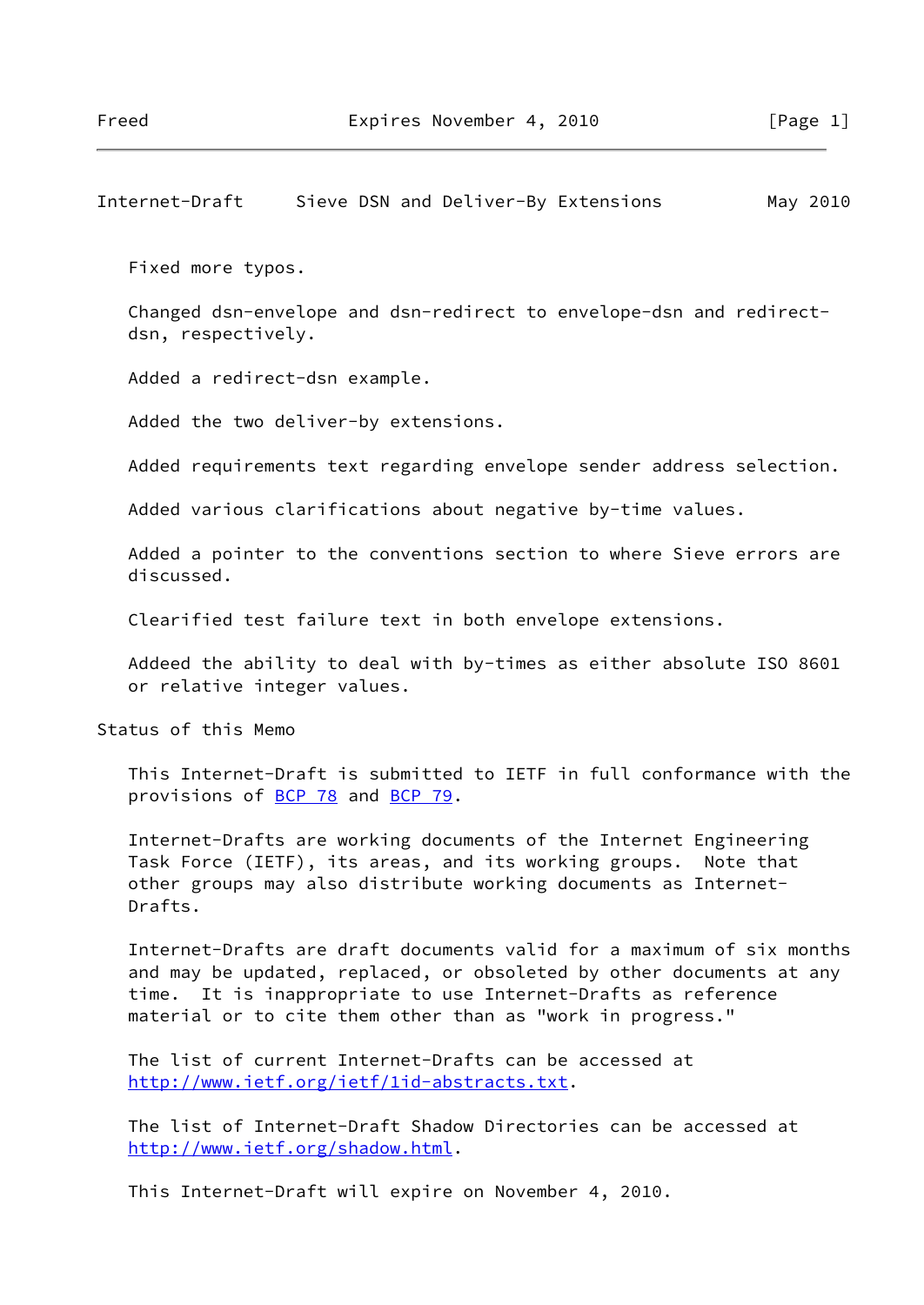#### Copyright Notice

 Copyright (c) 2010 IETF Trust and the persons identified as the document authors. All rights reserved.

| Freed | Expires November 4, 2010 | [Page 2] |
|-------|--------------------------|----------|
|       |                          |          |

Internet-Draft Sieve DSN and Deliver-By Extensions May 2010

This document is subject to  $BCP$  78 and the IETF Trust's Legal Provisions Relating to IETF Documents [\(http://trustee.ietf.org/license-info](http://trustee.ietf.org/license-info)) in effect on the date of publication of this document. Please review these documents carefully, as they describe your rights and restrictions with respect to this document. Code Components extracted from this document must include Simplified BSD License text as described in Section 4.e of the Trust Legal Provisions and are provided without warranty as described in the BSD License.

### <span id="page-2-0"></span>[1](#page-2-0). Introduction

 Sieve [[RFC5228](https://datatracker.ietf.org/doc/pdf/rfc5228)] is a language for filtering email messages at or around the time of final delivery. It is designed to be implementable on either a mail client or mail server. It is suitable for running on a mail server where users may not be allowed to execute arbitrary programs, such as on black box Internet Message Access Protocol [\[RFC3501](https://datatracker.ietf.org/doc/pdf/rfc3501)] servers, as it has no user-controlled loops or the ability to run external programs.

 The base sieve specification defines the envelope extension and test to access information in the message envelope. Only information available in regular SMTP [[RFC5321](https://datatracker.ietf.org/doc/pdf/rfc5321)] is provided; additional information added to the SMTP envelope by SMTP extensions cannot be accessed.

 The "envelope-dsn" extension extends the envelope test to allow access to the additional envelope fields defined by the SMTP extension for delivery status notification specified in [RFC 3461](https://datatracker.ietf.org/doc/pdf/rfc3461) [\[RFC3461](https://datatracker.ietf.org/doc/pdf/rfc3461)]. The "envelope-deliverby" extension extends the envelope test to allow access to the additional envelope fields defined by the deliver-by SMTP extension defined in [\[RFC2852](https://datatracker.ietf.org/doc/pdf/rfc2852)].

 The base sieve specification also defines the redirect action, which sends the message to a different address. Redirect only allows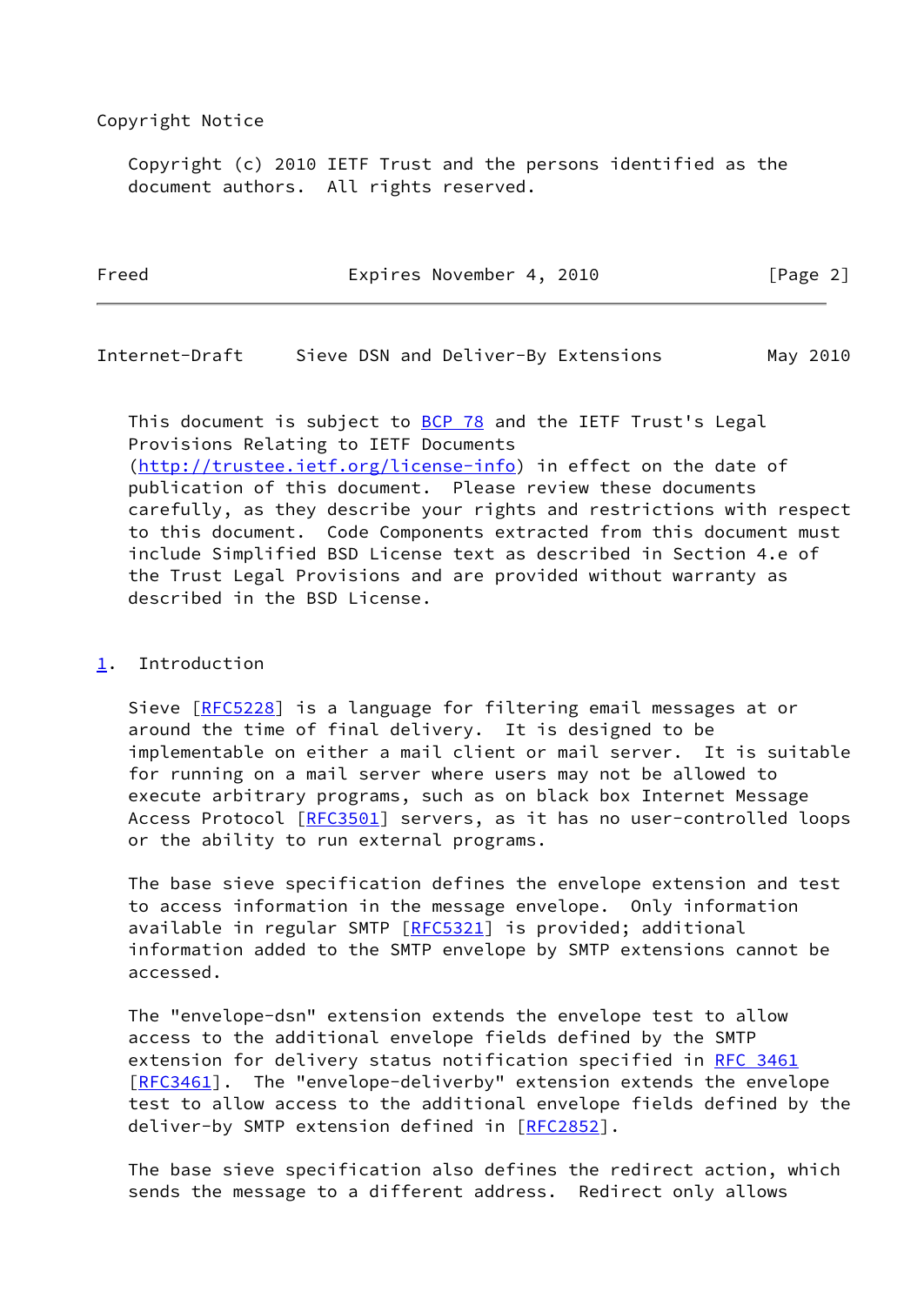specification of the new recipient address. The "redirect-dsn" extension extends redirect to allow specification of some fields defined by the delivery status notification SMTP extension. "redirect-deliverby" in turn provides the ability to set a time limit for delivery as specified in [RFC 2852](https://datatracker.ietf.org/doc/pdf/rfc2852) [[RFC2852](https://datatracker.ietf.org/doc/pdf/rfc2852)].

<span id="page-3-0"></span>[2](#page-3-0). Conventions used in this document

 The key words "MUST", "MUST NOT", "REQUIRED", "SHALL", "SHALL NOT", "SHOULD", "SHOULD NOT", "RECOMMENDED", "MAY", and "OPTIONAL" in this document are to be interpreted as described in [\[RFC2119](https://datatracker.ietf.org/doc/pdf/rfc2119)].

| Freed |  | Expires November 4, 2010 |  |  | [Page 3] |  |  |
|-------|--|--------------------------|--|--|----------|--|--|
|-------|--|--------------------------|--|--|----------|--|--|

Internet-Draft Sieve DSN and Deliver-By Extensions May 2010

 The terms used to describe the various components of the Sieve language are taken from **Section [1.1 of \[RFC5228\]](https://datatracker.ietf.org/doc/pdf/rfc5228#section-1.1)**. The nature and handling of Sieve errors is described in **Section 2.10.6.** 

 This document uses the ABNF notation specified in [[RFC5234](https://datatracker.ietf.org/doc/pdf/rfc5234)], and refers to the ABNF productions notify-esmtp-value defined in [Section](https://datatracker.ietf.org/doc/pdf/rfc3461#section-4.1) [4.1 of \[RFC3461\]](https://datatracker.ietf.org/doc/pdf/rfc3461#section-4.1).

<span id="page-3-1"></span>[3](#page-3-1). Capability Identifiers

 The capability strings associated with the extensions defined in this document are "envelope-dsn", "redirect-dsn", "envelope-deliverby", and "redirect-deliverby".

<span id="page-3-2"></span>[4](#page-3-2). Envelope-dsn Extension

 The "envelope-dsn" extension does not define any new tests or actions, rather, it adds four values to the list of possible (case insensitive) envelope-part strings defined in **Section 5.4 of**  [\[RFC5228\]](https://datatracker.ietf.org/doc/pdf/rfc5228#section-5.4):

 notify - Match the list of notification conditions, or NOTIFY values, associated with the TO address used in the SMTP RCPT TO command that resulted in this message getting delivered to this user. More than one notification condition can be in effect at once; each condition that is in effect is tested separately and any match causes the test to succeed. The syntax and semantics of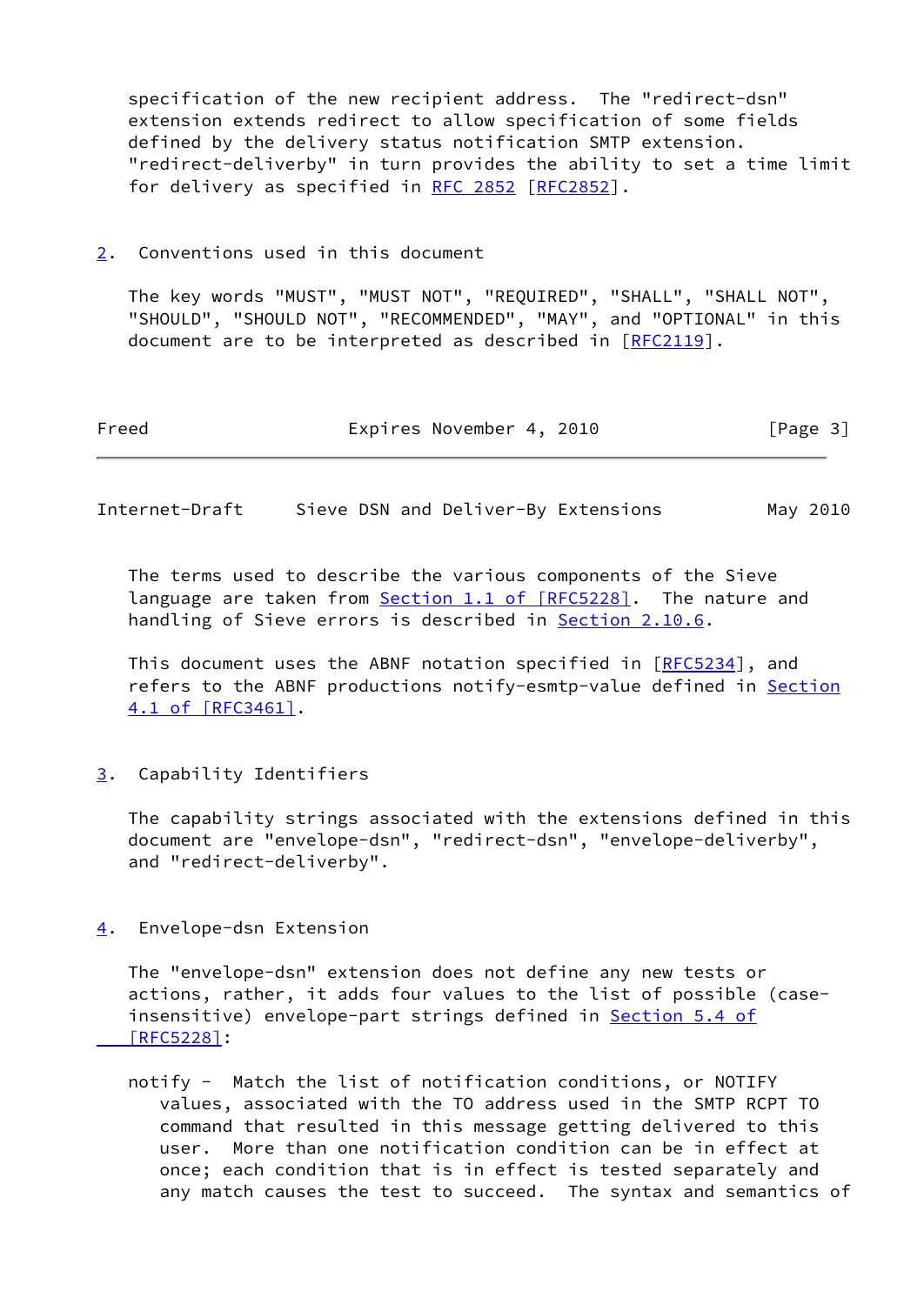the NOTIFY parameter are defined in Section [4.1 of RFC 3461](https://datatracker.ietf.org/doc/pdf/rfc3461#section-4.1) [[RFC3461\]](https://datatracker.ietf.org/doc/pdf/rfc3461) . Currently the possible notification condition values are "NEVER", "SUCCESS", "FAILURE" and "DELAY". Note that the value "NEVER" is never combined with any other value.

- orcpt Match the original recipient, or ORCPT, value associated with the TO address used in the SMTP RCPT TO command that resulted in this message getting delivered to this user, with xtext encoding removed. The syntax and semantics of the ORCPT parameter are defined in Section [4.2 of RFC 3461](https://datatracker.ietf.org/doc/pdf/rfc3461#section-4.2) [[RFC3461](https://datatracker.ietf.org/doc/pdf/rfc3461)].
- ret Match the return of content, or RET, value given in the SMTP MAIL FROM command. The syntax and semantics of the RET parameter are defined in **Section [4.3 of RFC 3461](https://datatracker.ietf.org/doc/pdf/rfc3461#section-4.3)** [[RFC3461](https://datatracker.ietf.org/doc/pdf/rfc3461)]. The possible return of content values are "FULL" and "HDRS".

Freed Expires November 4, 2010 [Page 4]

Internet-Draft Sieve DSN and Deliver-By Extensions May 2010

 envid - Match the envelope identifier, or ENVID, value in decoded form given in the SMTP MAIL FROM command. The syntax and semantics of the ENVID parameter are defined in Section 4.4 of [RFC](https://datatracker.ietf.org/doc/pdf/rfc3461) [3461 \[RFC3461](https://datatracker.ietf.org/doc/pdf/rfc3461)].

 The envelope test fails unconditionally for each of these envelope part strings if the specified envelope parameter does not exist for the current message or recipient.

 The envelope test's ADDRESS-PART argument assumes the string being tested has the syntax of an email address. None of the new envelope parts defined here have address syntax, accordingly, it is an error to specify an ADDRESS-PART argument in conjunction with these new envelope parts.

The "relational" extension [[RFC5231\]](https://datatracker.ietf.org/doc/pdf/rfc5231) adds a match type called ":count". The count of an envelope test with an envelope-part of "orcpt", "ret", and "envid" is 1 if the corresponding SMTP parameter is present and 0 otherwise. The count of an envelope test with an envelope-part of "notify" is equal to the number of notification conditions specified and 0 if the NOTIFY parameter is not present.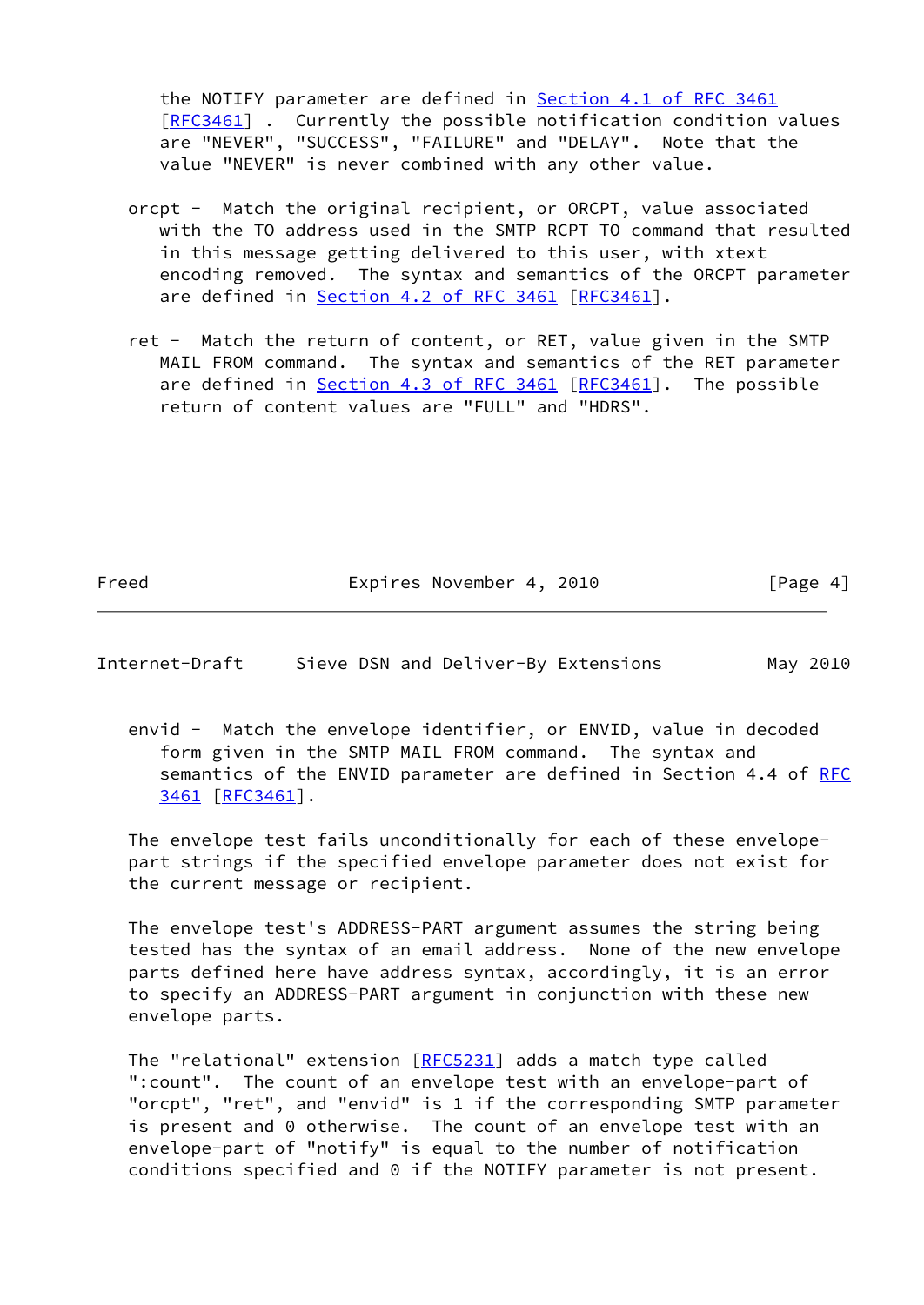### <span id="page-5-0"></span>[4.1](#page-5-0). Examples

 The fact that the NOTIFY envelope parameter is multivalued and the notify envelope-part turns this into a list of values makes it easy to check to see if a given value is present without having to worry about other values:

```
 require ["envelope", "envelope-dsn"];
 # Check whether SUCCESS notifications were requested,
 # irrespective of any other requests that were made
 if envelope "notify" "SUCCESS"
 {
     # do whatever
 }
```
 Checking to see if a given request is the only one present is a little trickier, however:

```
Freed Expires November 4, 2010 [Page 5]
Internet-Draft Sieve DSN and Deliver-By Extensions May 2010
   require ["envelope", "envelope-dsn", "relational",
            "comparator-i;ascii-numeric"];
   # Check whether only FAILURE notifications were requested
   if allof ( envelope "notify" "FAILURE",
              envelope :comparator "i;ascii-numeric"
                      :count "eq" "notify" "1"
\overline{\phantom{a}} {
       # do whatever
   }
```
 The orcpt envelope-part always contains an address type indicator prefix in addition to an address, which must be taken into account in any tests: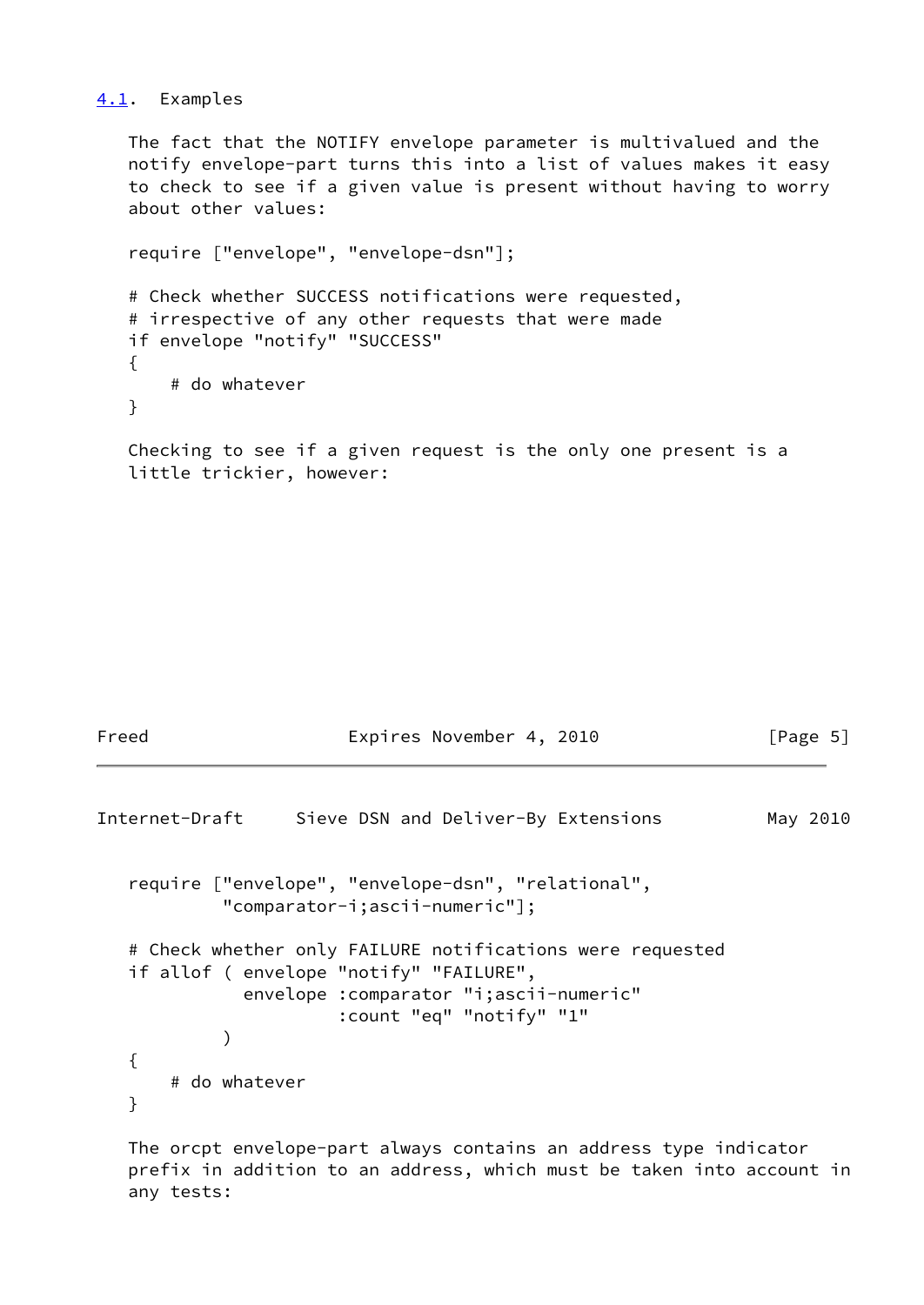```
 require ["envelope", "envelope-dsn"];
 RFC822 address in the example.com
 # domain
"rfc822; *@example.com"
 {
    # do whatever
 }
```
<span id="page-6-0"></span>[5](#page-6-0). Envelope-deliverby Extension

 The "envelope-deliverby" extension does not define any new tests or actions, rather, it adds four values to the list of possible (case insensitive) envelope-part strings defined in [Section](https://datatracker.ietf.org/doc/pdf/rfc5228#section-5.4) 5.4 of  [\[RFC5228\]](https://datatracker.ietf.org/doc/pdf/rfc5228#section-5.4) and an optional :zone tagged argument. This updates the usage description for envelope to:

 Usage: envelope [COMPARATOR] [ADDRESS-PART] [MATCH-TYPE] [:zone <time-zone: string>] <envelope-part: string-list> <key-list: string-list>

 These new envelope parts correspond to the new MAIL FROM parameters defined in **Section [4 of \[RFC2852\]](https://datatracker.ietf.org/doc/pdf/rfc2852#section-4)**. They are:

 bytimeabsolute - Match the current value of the initial integer part of the deliver-by extension's BY parameter on the SMTP MAIL FROM command, converted into an absolute time represented in restricted ISO 8601 format. The restricted ISO 8601 format is specified by the date-time ABNF production given in [\[RFC3339\], Section](https://datatracker.ietf.org/doc/pdf/rfc3339#section-5.6) 5.6, with the added restrictions that the letters "T" and "Z" MUST be

| Freed              | Expires November 4, 2010                                                                                                                 | $\lceil \text{Page } 6 \rceil$ |
|--------------------|------------------------------------------------------------------------------------------------------------------------------------------|--------------------------------|
| Internet-Draft     | Sieve DSN and Deliver-By Extensions                                                                                                      | May 2010                       |
|                    | in upper case, and a time zone offset of zero MUST be represented<br>by "Z" and not "+00:00".                                            |                                |
| MAIL FROM command. | bytimerelative - Match the current value of the initial integer part<br>of the deliver-by extension's BY parameter specified in the SMTP |                                |

bymode - Match a string computed from the by-mode part of the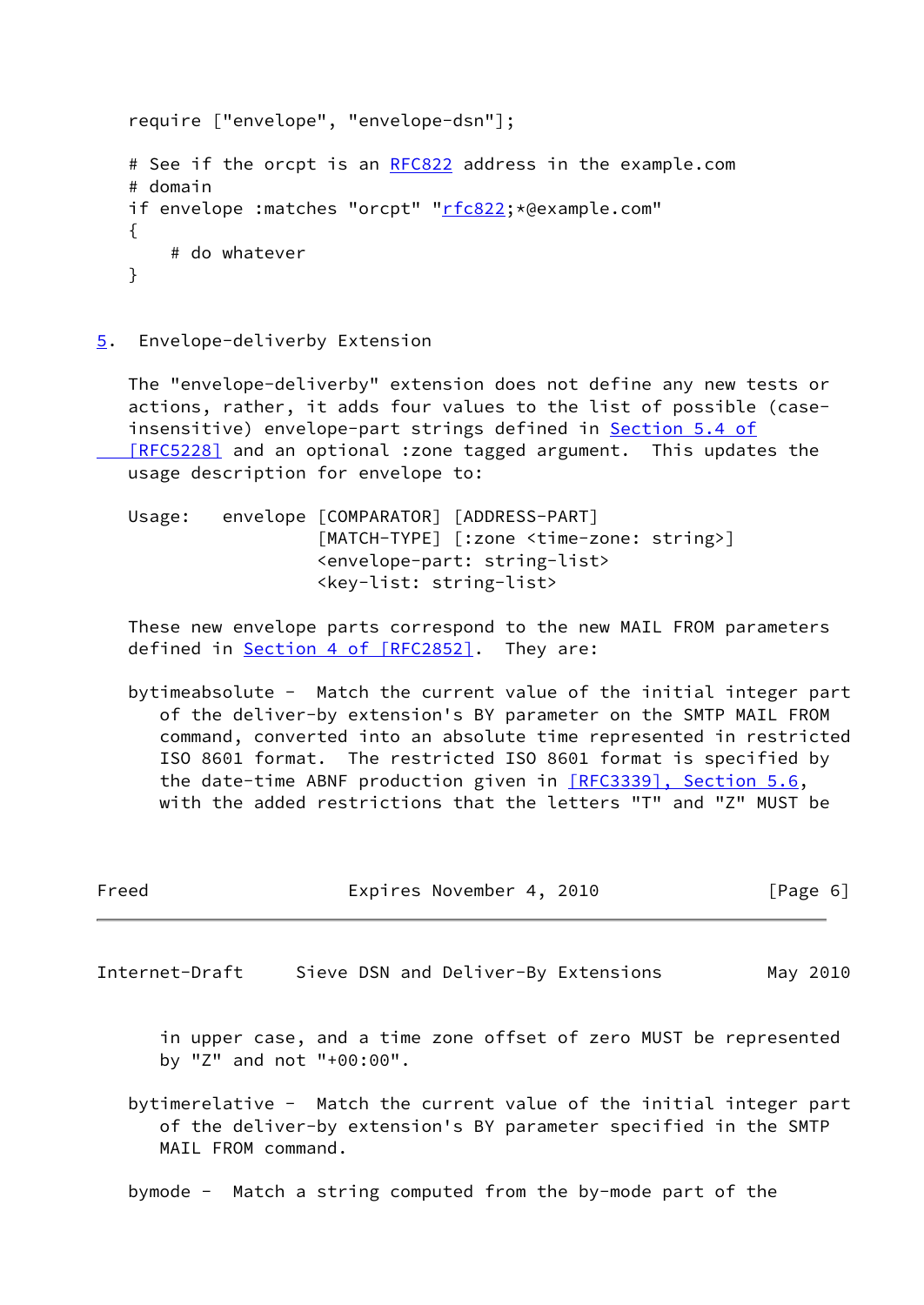deliver-by extension's BY parameter. The possible values are "notify" and "return", which correspond to the BY parameter mode specifier characters "N" and "R" respectively.

 bytrace - Match the trace modifier computed from the by-trace modifier on the deliver-by extension's BY parameter. The possible values are "trace" and "" (the empty string). These values correspond to the presence or absence of the by-trace "T" modifier respectively.

 The envelope test fails unconditionally for each of these envelope part strings if the BY SMTP MAIL FROM parameter does not exist for the current message or recipient.

 The new :zone argument specifies a time zone offset string that any bytimeabsolute value is to be shifted to prior to testing. :zone has no effect on envelope-parts other than bytimeabsolute. The value of time zone offset string MUST be an offset relative to UTC with the following syntax:

time-zone =  $(''$  +"  $(''$  -"  $')$  4DIGIT

 The "+" or "-" indicates whether the time-of-day is ahead of (i.e., east of) or behind (i.e., west of) UTC. The first two digits indicate the number of hours difference from Universal Time, and the last two digits indicate the number of minutes difference from Universal Time. Note that this agrees with the [RFC 2822](https://datatracker.ietf.org/doc/pdf/rfc2822) format for time zone offsets, not the ISO 8601 format. The local time zone MUST be used for bytimeabsolute if the :zone argument is omitted.

 The envelope test's ADDRESS-PART argument assumes the string being tested has the syntax of an email address. None of the new envelope parts defined here have address syntax, accordingly, it is an error to specify an ADDRESS-PART argument in conjunction with these new envelope parts.

The "relational" extension [[RFC5231\]](https://datatracker.ietf.org/doc/pdf/rfc5231) adds a match type called ":count". The count of an envelope test with an envelope-part of "bytime", "bymode", and "bytrace" is 1 if the BY parameter is present and 0 otherwise.

| Freed | Expires November 4, 2010 |  | [Page 7] |  |
|-------|--------------------------|--|----------|--|
|       |                          |  |          |  |

Internet-Draft Sieve DSN and Deliver-By Extensions May 2010

It is important to note that the deliver-by by-time is decremented as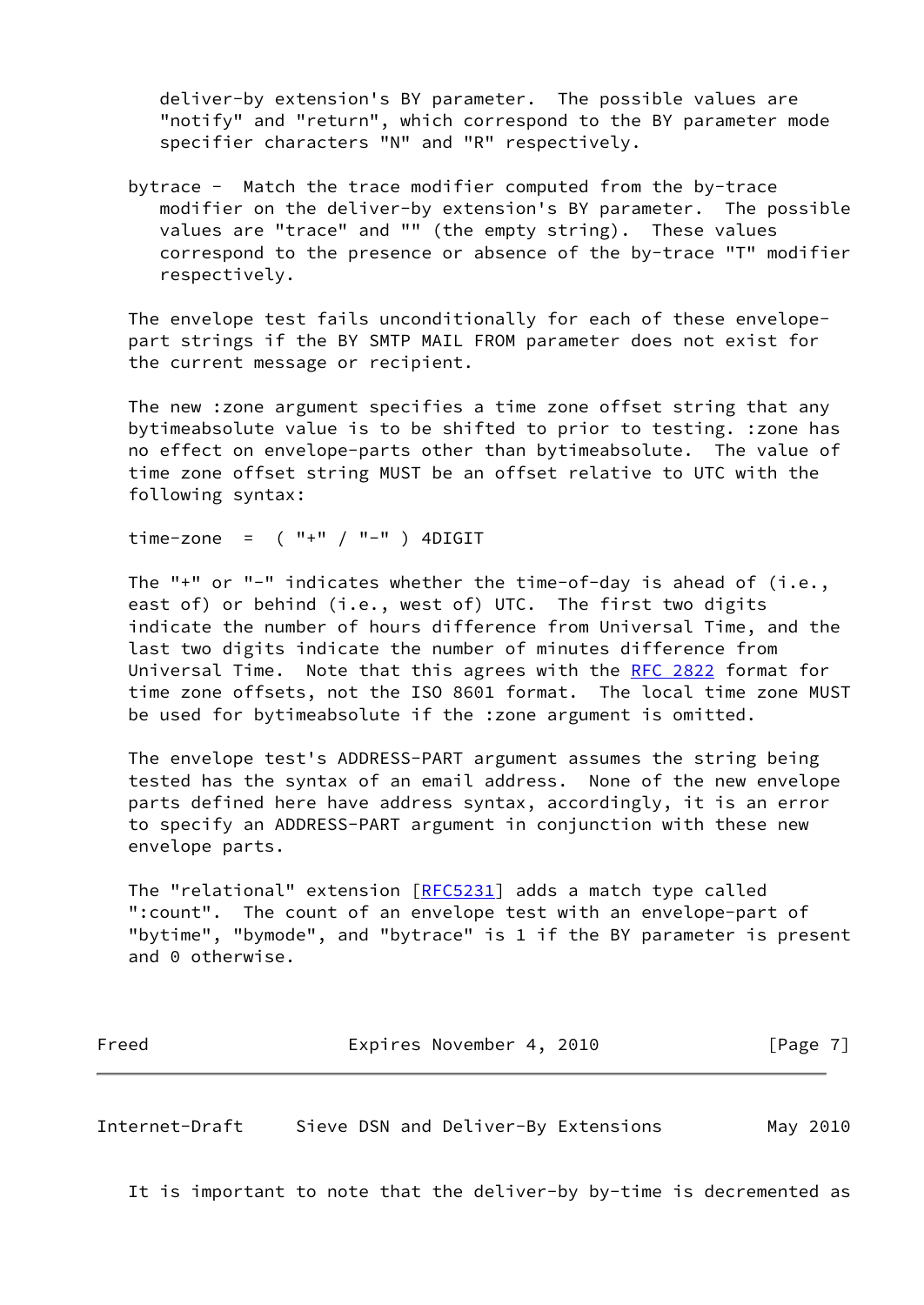the message passes through the transport infrastructure. Accordingly, it is not possible to tell what the message originator set the value to, only the amount of time remaining at the moment the sieve is run. Additionally, note that bytimerelative values can be negative, making it necessary to either perform additional checks or else use a comparator which, unlike i;ascii-numeric, is capable of handling signed integers.

# <span id="page-8-0"></span>[5.1](#page-8-0). Example

 As noted above, this extension does not provide access to the originator's initial by-time setting for the simple reason that this information is not part of the envelope. It can, however, be used to check and see if the message was delivered within the alloted time. Note the additional check to see if the value is negative.

```
 require ["envelope", "envelope-deliverby", "relational",
          "comparator-i;ascii-numeric"];
```

```
 # Check to see if this message didn't make it in the time alloted by
 # the originator.
 if anyof (envelope :contains "bytimerelative" "-",
```

```
 envelope :value "eq" :comparator "i;ascii-numeric"
          "bytimerelative" "0")
```

```
 {
     # do whatever
```

```
 }
```
 This operation can be done more simply if the date and variables extensions are available:

```
 require ["envelope", "envelope-deliverby", "relational", "date"
          "variables"];
```

```
 # Check to see if this message didn't make it in the time alloted by
 # the originator.
 if currentdate :matches "iso8601" "*" {
     set "cdate" "${0}";
     if envelope :value "ge" "bytimeabsolute" "${cdate}")
    \mathcal{L} # do whatever
     }
 }
```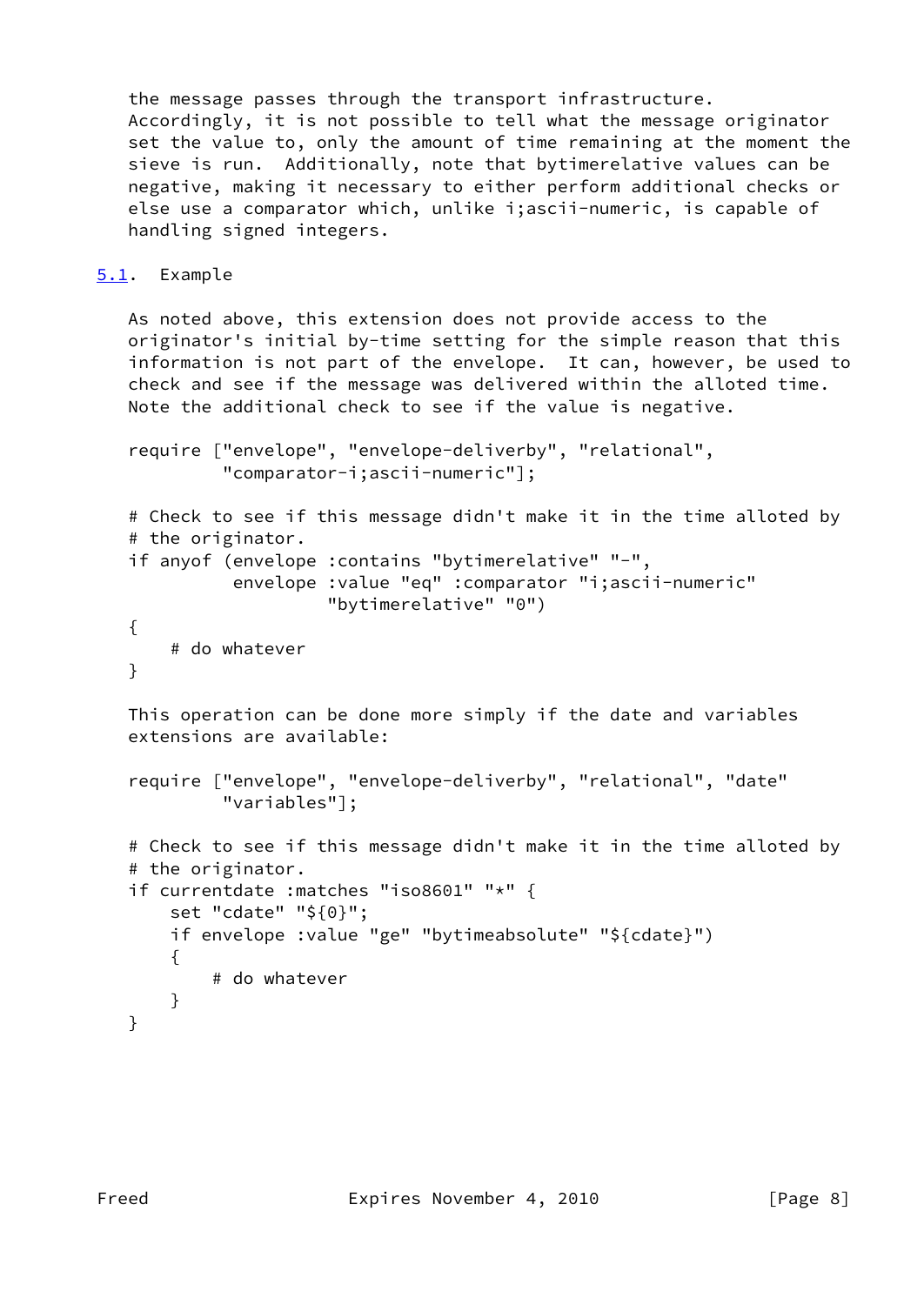Internet-Draft Sieve DSN and Deliver-By Extensions May 2010

```
6. redirect-dsn extension
```
 The "redirect-dsn" extension does not define any new tests or actions, rather, it adds two new arguments, NOTIFY and RET, to the redirect action defined in Section [4.2 of \[RFC5228\].](https://datatracker.ietf.org/doc/pdf/rfc5228#section-4.2) This updates the usage description for redirect to:

```
 Usage: redirect [:notify "value"] [:ret "FULL"|"HDRS"]
                   <address: string>
```
The syntax for the NOTIFY and RET arguments are:

```
 NOTIFY = ":notify" notify-value
 notify-value = DQUOTE ("NEVER" / notify-esmtp-list) DQUOTE
notify-esmtp-list = notify-list-element *(", " notify-list-element)
```
 RET = ":ret" ret-value ret-value = DQUOTE ("FULL" / "HDRS") DQUOTE

```
 Section 4.1 of
 [RFC3461].
```
 When these arguments are specified, they set the corresponding NOTIFY ESMTP RCPT TO and RET ESMTP MAIL FROM parameters, respectively. These arguments are only honored if the delivery status notification (DSN) ESMTP extension is available. When the DSN extension is not available, these arguments MUST be ignored and MUST NOT cause an error.

### <span id="page-9-1"></span>[6.1](#page-9-1). MAIL FROM address selection

[RFC 5228](https://datatracker.ietf.org/doc/pdf/rfc5228) does not require any particular envelope sender address be associated with redirected messages. However, the redirect-dsn extension isn't terribly useful if the place where the delivery status notifications are sent isn't known. Accordingly, when either :notify or :ret is specified and the envelope sender address isn't empty, implementations MUST set the envelope sender address to the address of the sieve owner.

#### <span id="page-9-2"></span>[6.2](#page-9-2). Example

 One possible use of :notify on redirect is to combine the copy extension [[RFC3894](https://datatracker.ietf.org/doc/pdf/rfc3894)] with the ability to suppress nondelivery notifications to generate a private copy of selected messages with no side effects or error notifications: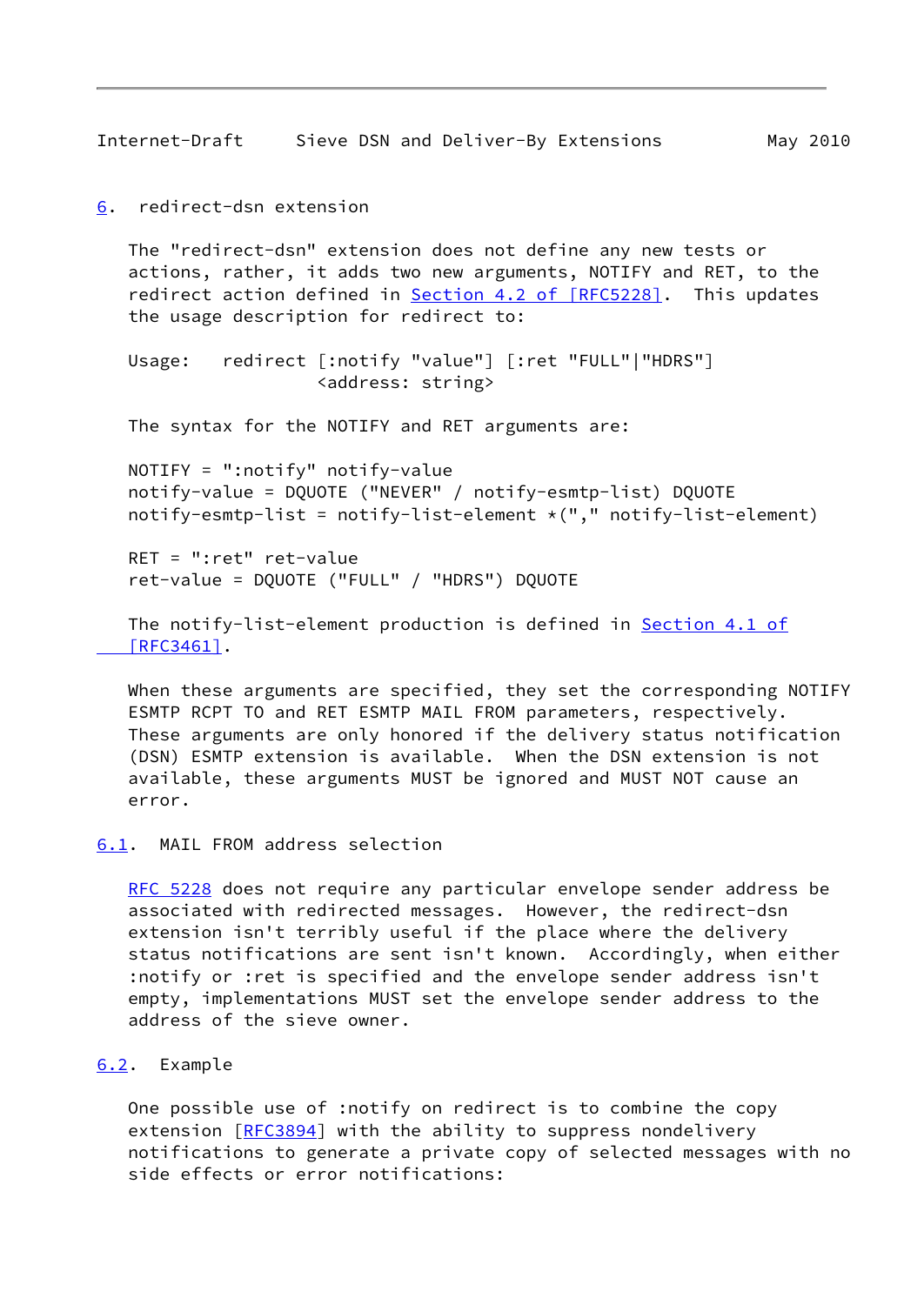```
Internet-Draft Sieve DSN and Deliver-By Extensions May 2010
   require ["copy", "redirect-dsn"];
   # Make a private copy of messages from user@example.com
   if address "from" "user@example.com"
   {
       redirect :copy :notify "NEVER" "elsewhere@example.com";
   }
```

```
7. redirect-deliverby extension
```
 The "redirect-deliverby" extension does not define any new tests or actions, rather, it adds three new arguments, BYTIME, BYMODE, and BYTRACE, to the redirect action defined in Section [4.2 of \[RFC5228\].](https://datatracker.ietf.org/doc/pdf/rfc5228#section-4.2) This updates the usage description for redirect to:

 Usage: redirect [:bytimerelative <rlimit: number> / :bytimeabsolute <alimit:string> [:bymode "notify"|"return"] [:bytrace]] <address: string>

 :bytimerelative specifies the number of seconds within which the message should be delivered. This parameter does not allow specification of negative values; it should not be necessary specify such values in this context. :bytimeabsolute specifies an absolute time limit on delivery. The limit in this case is specified in the restricted ISO 8601 format specified by the date-time ABN production given in [\[RFC3339](https://datatracker.ietf.org/doc/pdf/rfc3339)]

 :bymode specifies whether a notification should be sent or the message simply returned if the time limit is exceeded. The default is "return" if :bymode is not specified. :bytrace, if specified, activiates message tracing.

 The semantics of delivery time limits and these parameters are specified and discussed at length in [\[RFC2852](https://datatracker.ietf.org/doc/pdf/rfc2852)].

 It is an error to specify either :bymode or :bytrace without either :bytimeabsolute or :bytimerelative.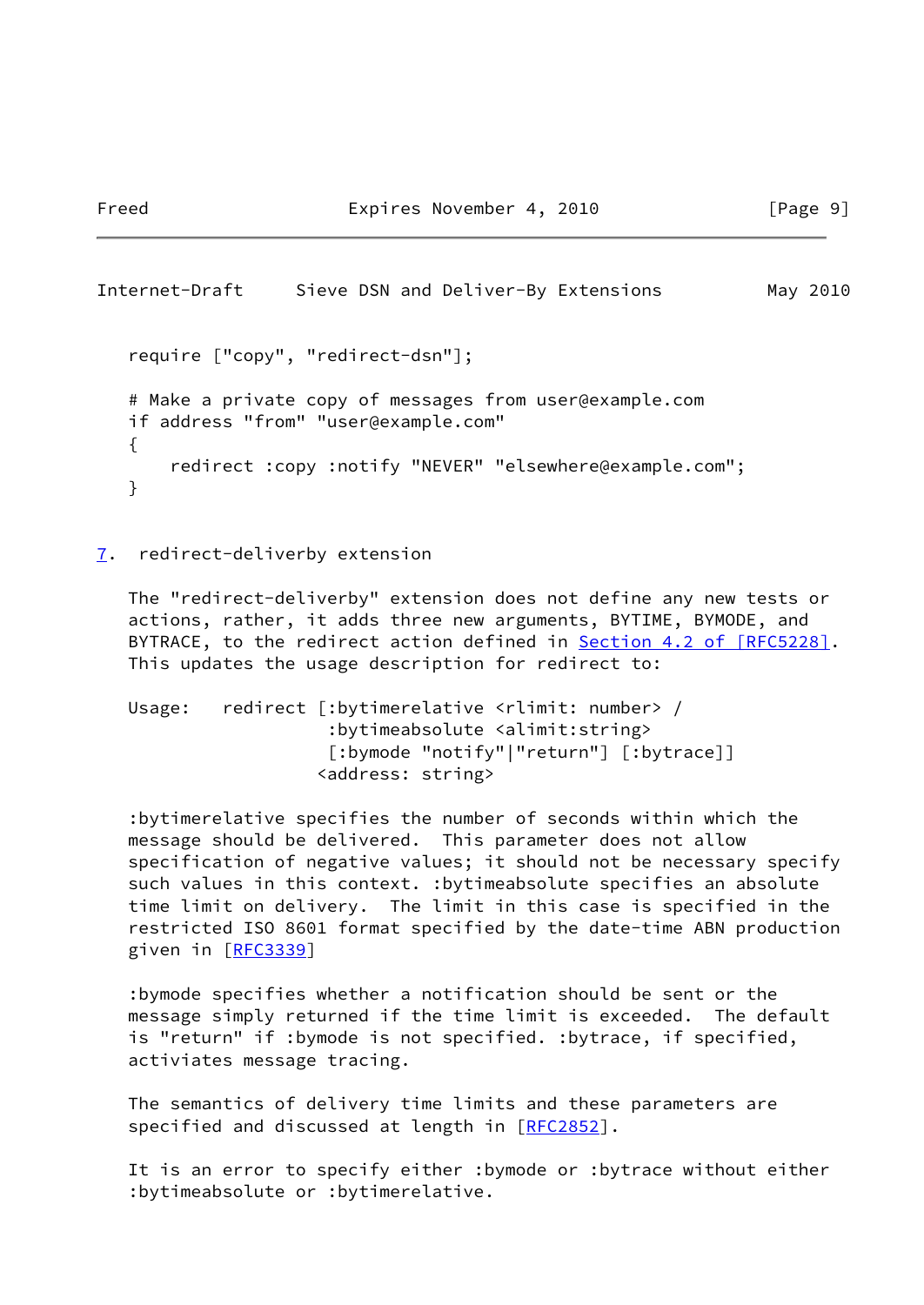When these arguments are specified, they are used to construct the corresponding BY ESMTP MAIL FROM parameter. The :bytimeabsolute or :bytimerelative value becomes the by-time, the :bymode becomes the by-mode value, and :bytrace sets the by-trace modifier. If the deliver-by extension is unavailable, the handling of reredirected message MUST conform to the semantics specified in [[RFC2852\]](https://datatracker.ietf.org/doc/pdf/rfc2852) section 4.1.4 for relaying to a server that does not support the deliver-by SMTP extension.

Freed Expires November 4, 2010 [Page 10]

Internet-Draft Sieve DSN and Deliver-By Extensions May 2010

## <span id="page-11-0"></span>[7.1](#page-11-0). MAIL FROM address selection

[RFC 5228](https://datatracker.ietf.org/doc/pdf/rfc5228) does not require any particular envelope sender address be associated with redirected messages. However, the redirect-deliverby extension, like the redirect-dsn extension, isn't terribly useful if the place where any delivery status notifications are sent isn't known. Accordingly, when :bymode is specified and the envelope sender address isn't empty, implementations MUST set the envelope sender address to the address of the sieve owner.

<span id="page-11-1"></span>[7.2](#page-11-1). Example

 The obvious use of "redirect-deliverby" is to specify a limit on delivery attempts for a redirected message:

require ["copy", "redirect-deliverby"];

 # Send a copy to my cell phone, time out after 10 minutes if address "from" "user@example.com" { redirect :copy :bytimerelative 600 "cellphone@example.com"; }

 Limits on delivery after a particular time of day may also be constructed:

```
 require ["copy", "redirect-deliverby", "date", "variables",
          "relational", "comparator-i;ascii-numeric"];
```
 # Send a copy to my cell phone to be delivered before 10PM if currentdate :value "lt" :comparator "i;ascii-numeric" "hour" "22"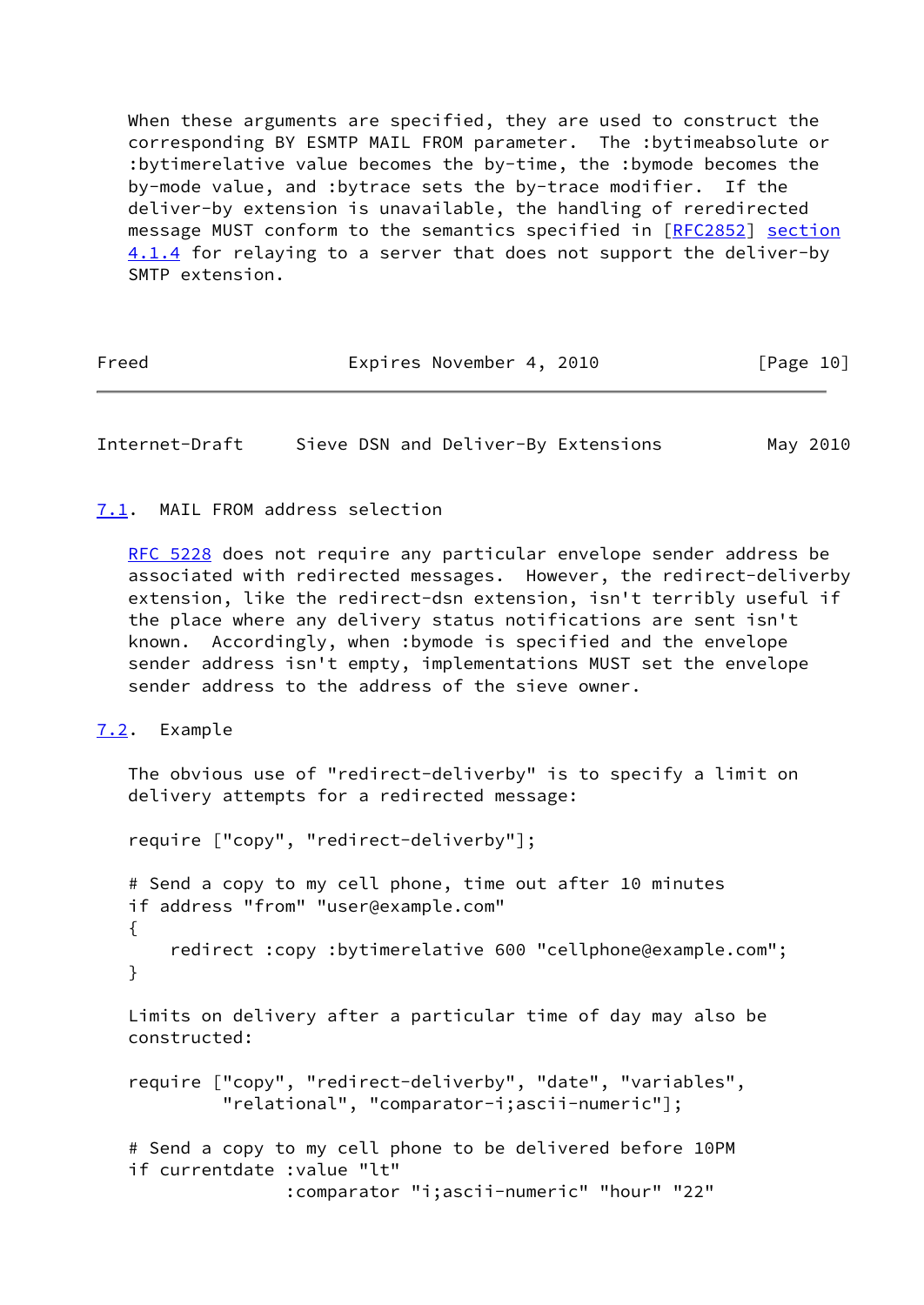{ if currentdate :matches "date" "\*" {set "date" "\${0}";} if currentdate :matches "zone" "\*" {set "zone" "\${0}";} redirect :copy :bytimeabsolute "\${date}T20:00:00\${zone}" :bymode "return" "cellphone@example.com"; }

<span id="page-12-0"></span>[8](#page-12-0). Security Considerations

 The envelope-dsn and envelope-deliverby extensions provide access to additional message envelope information. This is not believed to raise any additional security issues beyond those for the Sieve "envelope" test.

The redirect-dsn extension allows specification of the delivery

| Freed | Expires November 4, 2010 | [Page 11] |
|-------|--------------------------|-----------|
|       |                          |           |

Internet-Draft Sieve DSN and Deliver-By Extensions May 2010

 status notification's NOTIFY parameter which can cause the generation of notification messages that might otherwise not be generated, especially if notification in the event of successful delivery is required. Sites which limit the ability to request success notifications will also need to restrict the ability to request them using the redirect-dsn extension.

 Similarly, the redirect-deliverby extension is used to control how long the transport infrastructure will continue to attempt to deliver a message before giving up, which could result in the generation of additional notification messages. While the underlying Deliver-By extension does have a minimum by-time limit, sites may wish to impose additional limits on the minimum by-time allowed in a redirect action.

 All of the security considerations given in the base Sieve specification also apply to this extension.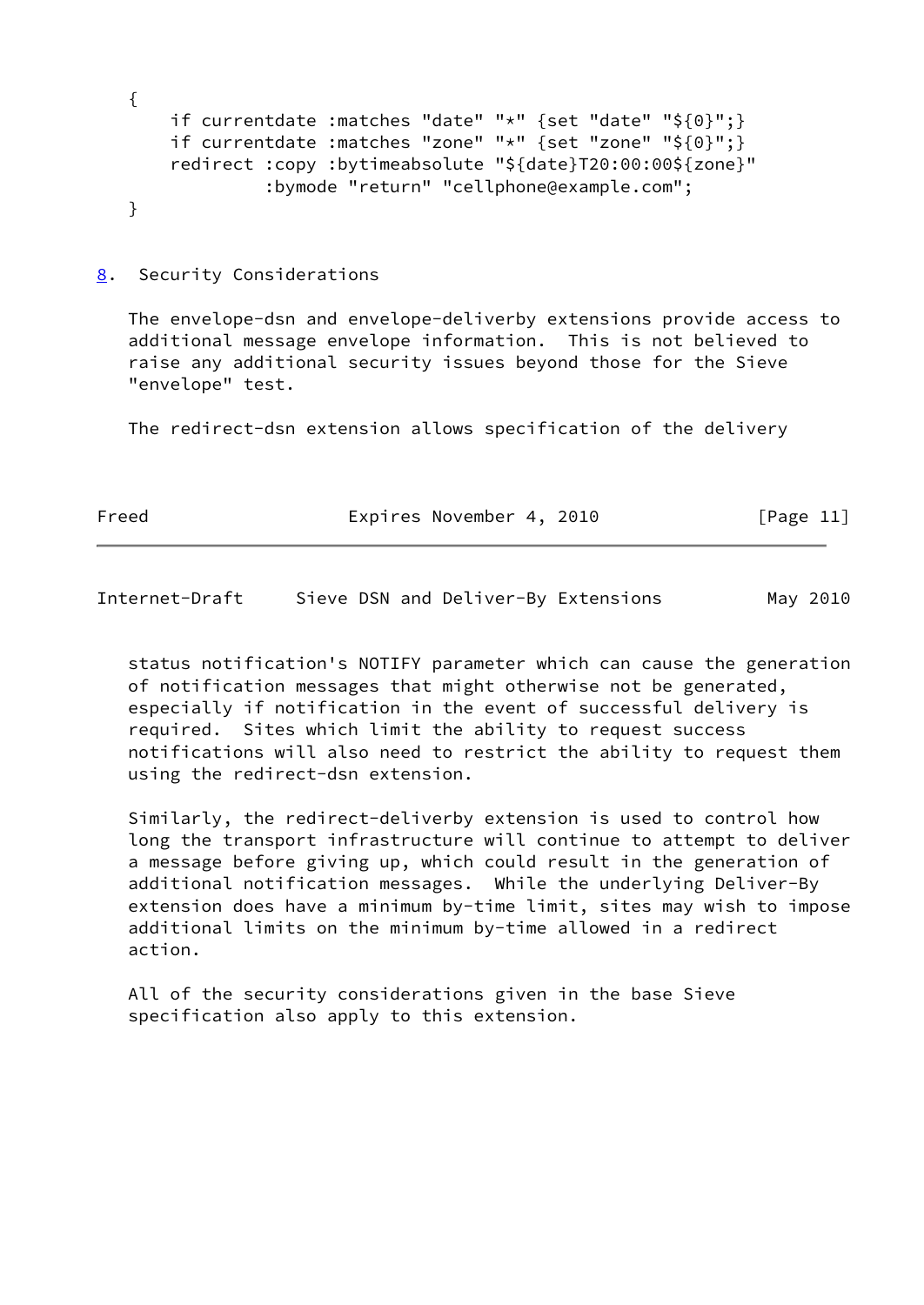Freed Expires November 4, 2010 [Page 12]

Internet-Draft Sieve DSN and Deliver-By Extensions May 2010

<span id="page-13-0"></span>[9](#page-13-0). IANA Considerations

 The following template specifies the IANA registration of the Sieve extension specified in this document:

 To: iana@iana.org Subject: Registration of new Sieve extensions

| Capability name: envelope-dsn |                                                                          |
|-------------------------------|--------------------------------------------------------------------------|
| Description:                  | The "envelope-dsn" extension extends the envelope                        |
|                               | test to allow checking of information associated                         |
|                               | with the DSN ESMTP extension defined in RFC 3461.                        |
| RFC number:                   | RFC XXXX                                                                 |
|                               | Contact address: Sieve discussion list <sieve@ietf.org></sieve@ietf.org> |
|                               |                                                                          |
|                               | Capability name: envelope-deliverby                                      |
| Description:                  | The "envelope-deliverby" extension extends the                           |
|                               | envelope test to allow checking of information                           |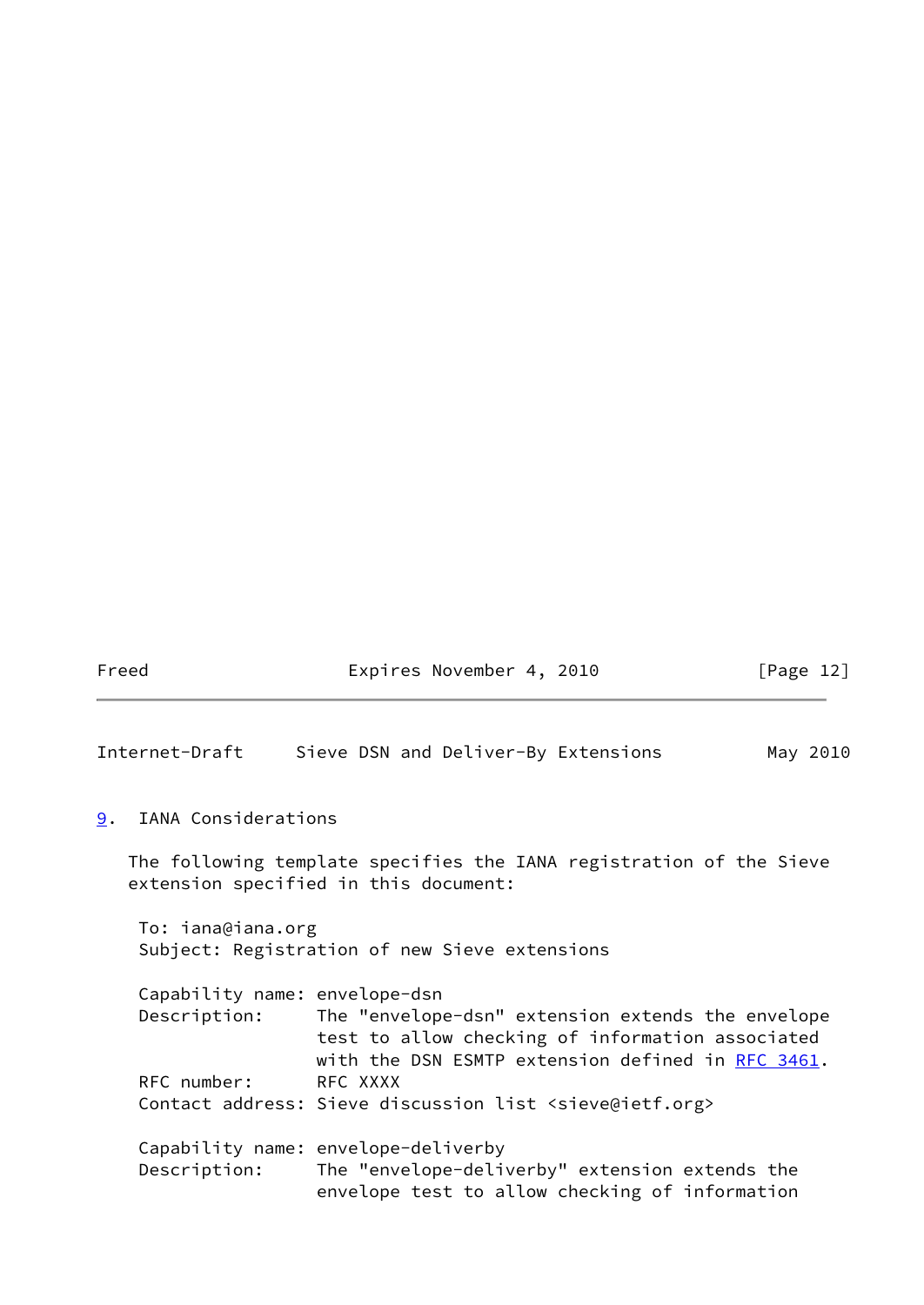|                               | associated with the Deliver-By ESMTP extension<br>defined in RFC 2852.                                                                                                                      |
|-------------------------------|---------------------------------------------------------------------------------------------------------------------------------------------------------------------------------------------|
| RFC number: RFC XXXX          |                                                                                                                                                                                             |
|                               | Contact address: Sieve discussion list <sieve@ietf.org></sieve@ietf.org>                                                                                                                    |
| Capability name: redirect-dsn |                                                                                                                                                                                             |
| Description:                  | The "redirect-dsn" extension extends the redirect<br>action to allow specification of the NOTIFY and<br>RET ESMTP parameters associated with the DSN SMTP<br>extension defined in RFC 3461. |
| RFC number: RFC XXXX          |                                                                                                                                                                                             |
|                               | Contact address: Sieve discussion list <sieve@ietf.org></sieve@ietf.org>                                                                                                                    |
|                               | Capability name: redirect-deliverby                                                                                                                                                         |
| Description:                  | The "redirect-deliverby" extension extends the<br>redirect action to allow specification of the BY<br>ESMTP parameter associated with the Deliver-By SMTP<br>extension defined in RFC 2852. |
| RFC number:                   | RFC XXXX                                                                                                                                                                                    |
|                               | Contact address: Sieve discussion list <sieve@ietf.org></sieve@ietf.org>                                                                                                                    |

 This information should be added to the list of sieve extensions given on<http://www.iana.org/assignments/sieve-extensions>.

# <span id="page-14-0"></span>[10.](#page-14-0) References

| Freed | Expires November 4, 2010 | [Page 13] |
|-------|--------------------------|-----------|
|-------|--------------------------|-----------|

Internet-Draft Sieve DSN and Deliver-By Extensions May 2010

<span id="page-14-1"></span>[10.1](#page-14-1). Normative references

- [RFC2119] Bradner, S., "Key words for use in RFCs to Indicate Requirement Levels", [BCP 14](https://datatracker.ietf.org/doc/pdf/bcp14), [RFC 2119](https://datatracker.ietf.org/doc/pdf/rfc2119), March 1997.
- [RFC2852] Newman, D., "Deliver By SMTP Service Extension", [RFC 2852,](https://datatracker.ietf.org/doc/pdf/rfc2852) June 2000.
- [RFC3339] Klyne, G., Ed. and C. Newman, "Date and Time on the Internet: Timestamps", [RFC 3339](https://datatracker.ietf.org/doc/pdf/rfc3339), July 2002.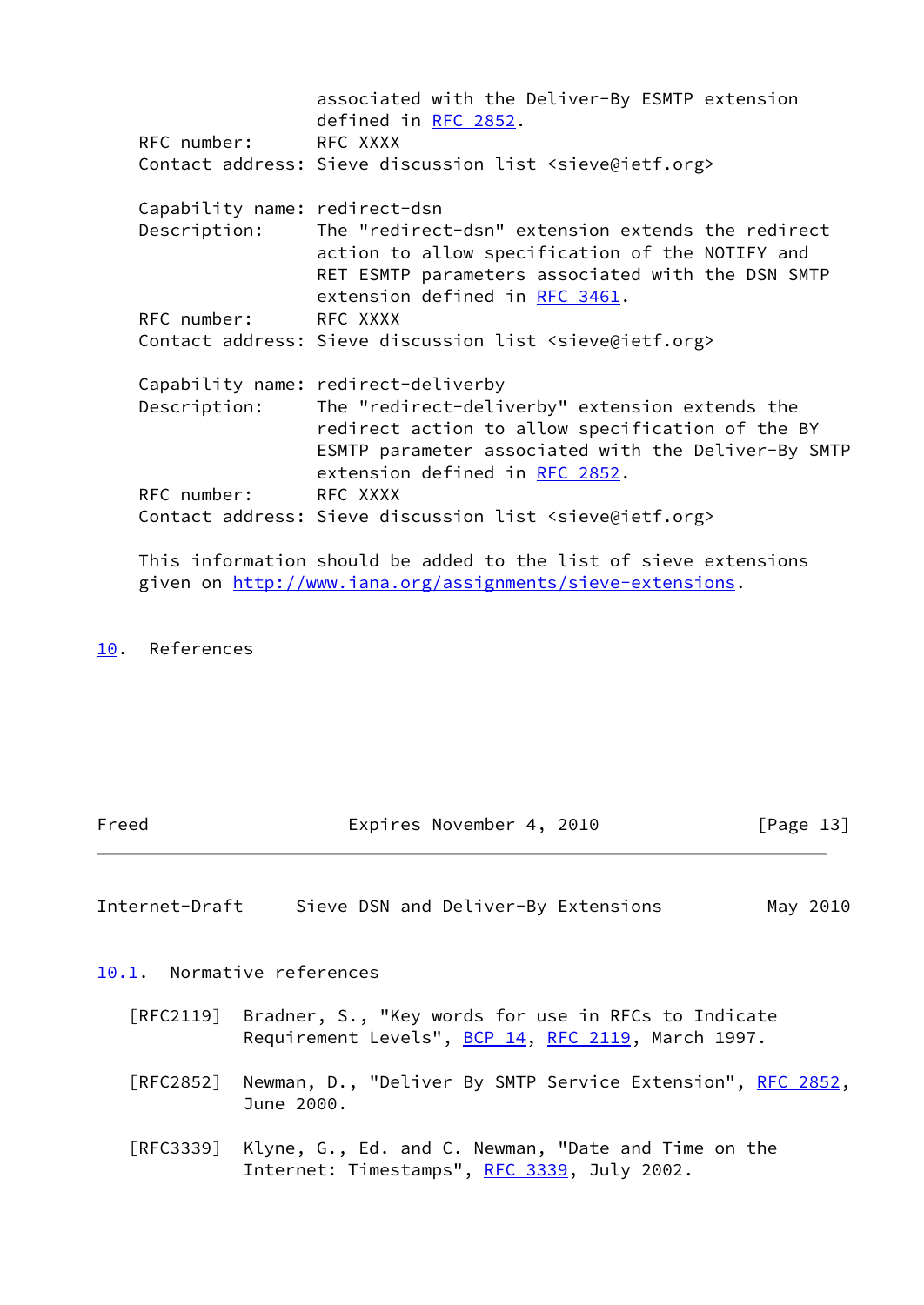- [RFC3461] Moore, K., "Simple Mail Transfer Protocol (SMTP) Service Extension for Delivery Status Notifications (DSNs)", [RFC 3461,](https://datatracker.ietf.org/doc/pdf/rfc3461) January 2003.
- [RFC5228] Guenther, P. and T. Showalter, "Sieve: An Email Filtering Language", [RFC 5228](https://datatracker.ietf.org/doc/pdf/rfc5228), January 2008.
- [RFC5231] Segmuller, W. and B. Leiba, "Sieve Email Filtering: Relational Extension", [RFC 5231](https://datatracker.ietf.org/doc/pdf/rfc5231), January 2008.
- [RFC5234] Crocker, D. and P. Overell, "Augmented BNF for Syntax Specifications: ABNF", STD 68, [RFC 5234](https://datatracker.ietf.org/doc/pdf/rfc5234), January 2008.
- [RFC5321] Klensin, J., "Simple Mail Transfer Protocol", [RFC 5321](https://datatracker.ietf.org/doc/pdf/rfc5321), October 2008.

<span id="page-15-0"></span>[10.2](#page-15-0). Informative references

- [RFC3501] Crispin, M., "INTERNET MESSAGE ACCESS PROTOCOL VERSION 4rev1", [RFC 3501,](https://datatracker.ietf.org/doc/pdf/rfc3501) March 2003.
- [RFC3894] Degener, J., "Sieve Extension: Copying Without Side Effects", [RFC 3894](https://datatracker.ietf.org/doc/pdf/rfc3894), October 2004.

<span id="page-15-1"></span>[Appendix A.](#page-15-1) Acknowledgements

 Cyrus Daboo, Derek Diget, Philip Guenther, Arnt Gulbrandsen, Tero Kivinen, Barry Leiba, Andrew McKeon, Alexey Melnikov, Chris Newman, Aaron Stone, and Alexandros Vellis provided helpful suggestions and corrections.

Freed Expires November 4, 2010 [Page 14]

| Internet-Draft |  | Sieve DSN and Deliver-By Extensions |  | May 2010 |
|----------------|--|-------------------------------------|--|----------|
|----------------|--|-------------------------------------|--|----------|

Author's Address

 Ned Freed Oracle